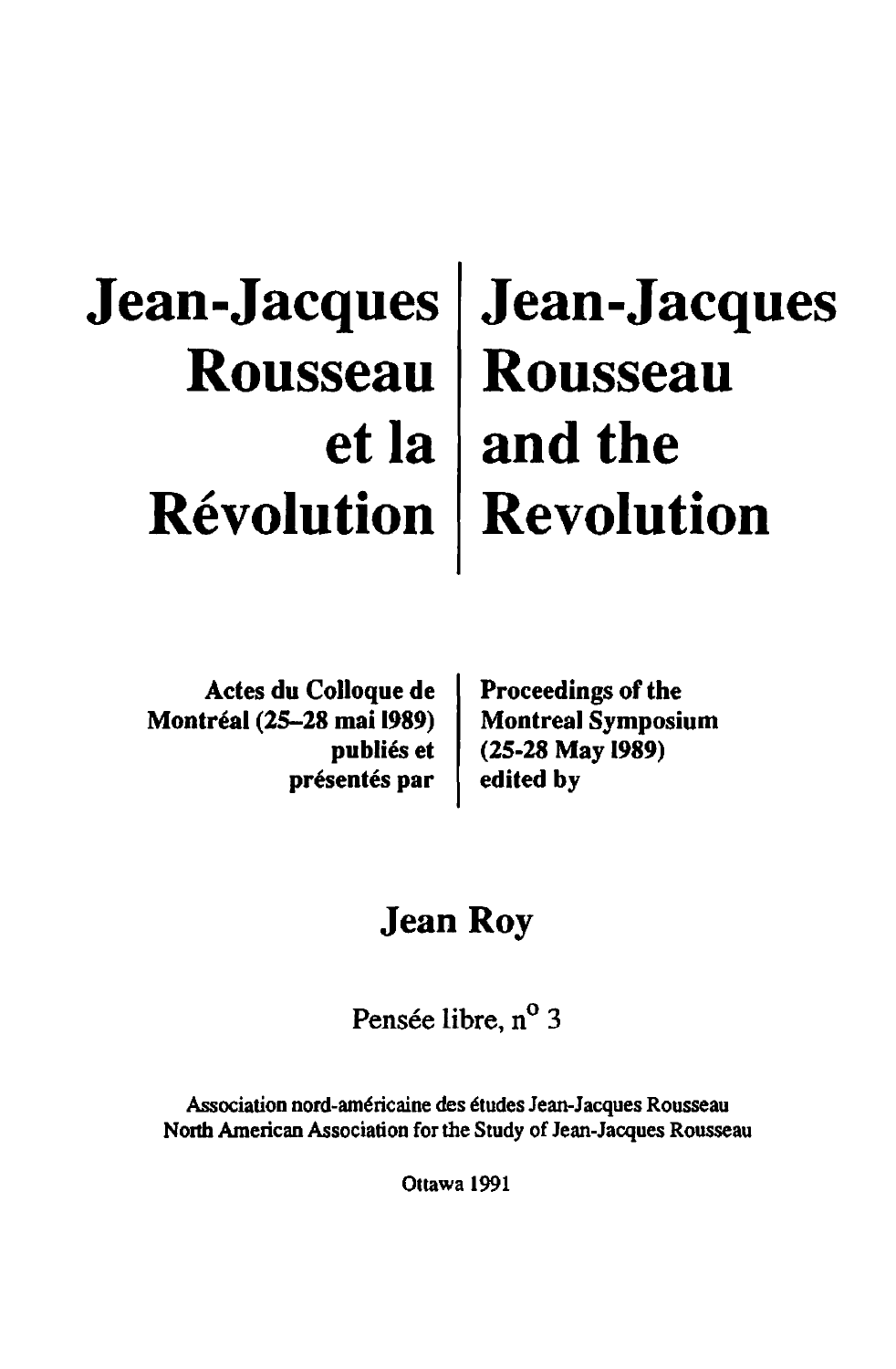Ouvrage publié grâce au concours de l'Association nord-américaine des études Jean-Jacques Rousseau, grâce à une subvention du Conseil de recherche en sciences humaines du Canada, et grâce à l'aide de la Faculté des arts et sciences de l'Université de Montréal.

The publication of this volume was made possible by the co-operation of the North American Association for the Study of Jean-Jacques Rousseau, by a grant from the Social Sciences and Humanities Research Council of Canada, and by the support of the Faculty of Arts and Sciences of the University of Montreal.

© Association nord-américaine des études Jean-Jacques Rousseau / North American Association for the Study of Jean-Jacques Rousseau, 1991.

ISBN 0-9693132-2-5

Printed in Canada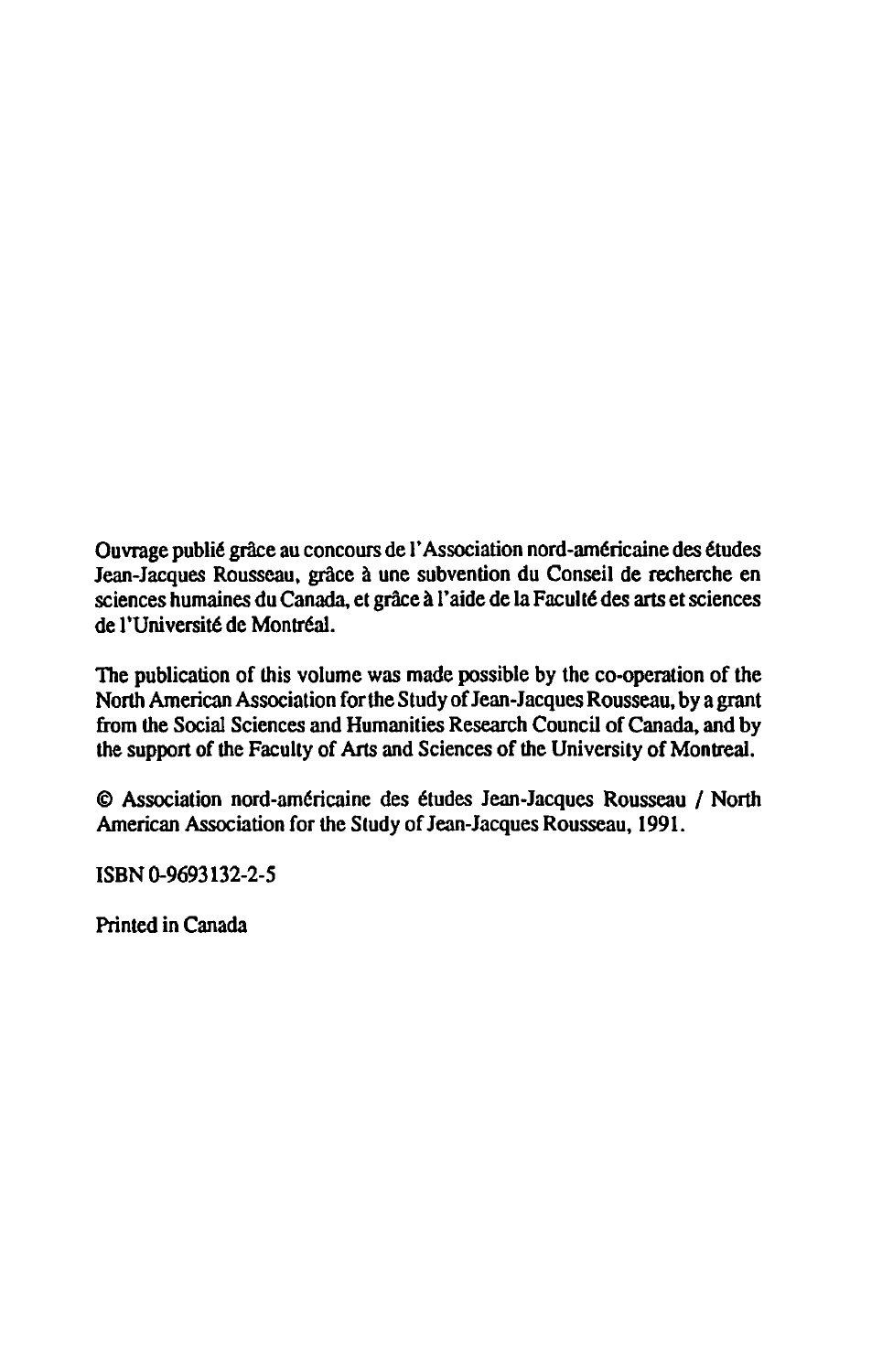## ROUSSEAU'S PREDICTION OF THE EUROPEAN REVOLUTION

I hold it to be impossible that the great monarchies of Europe still have long to last All have shined. and every state which shines is on the decline. I have reasons more particular than this maxim for my opinion, but it is unseasonable to tell them, and everyone sees them only too well.<sup>1</sup>

Rousseau's well-known prediction of the coming. not only of the French. but also of the European revolution. is as clear as anyone could wish. However, its very clarity and accuracy may turn our attention away from Rousseau's reasoning. Either we fail to wonder because hindsight makes what happened seem obvious or we marvel excessively at what seemed to be a superhuman prescience. The opposite would probably have been the case if the prediction had been incorrect. When someone has made an inaccurate prediction we are quick to look for the causes of the mistake: we wonder whether it resulted from bias, miscalculation, lack of infonnation. or some other equally identifiable cause. If Rousseau had argued that there could be no revolution in France. there might well have been many detailed discussions about how he could have been so mistaken; as it is. most of us have neglected to seek the reasons for his accuracy.

Rousseau's prediction. however. begs for further analysis. First. he presents the prediction as a simple deduction from a general "maxim," thereby suggesting that he has a science which allows him to make accurate predictions: what is that general science of human history? Second. he piques interest by referring to unspecified "particular" reasons: what were these causes unique to the eighteenth century? Finally, Rousseau indicates that these "particular reasons" are visible to all but unsafe or inappropriate to mention: why not explain in full the reasons for the coming revolution? To understand Rousseau's prediction it is thus

<sup>1.</sup> *Emile, or On Education,* trans. Allan Bloom (New York: Basic Books, 1979). p. 194.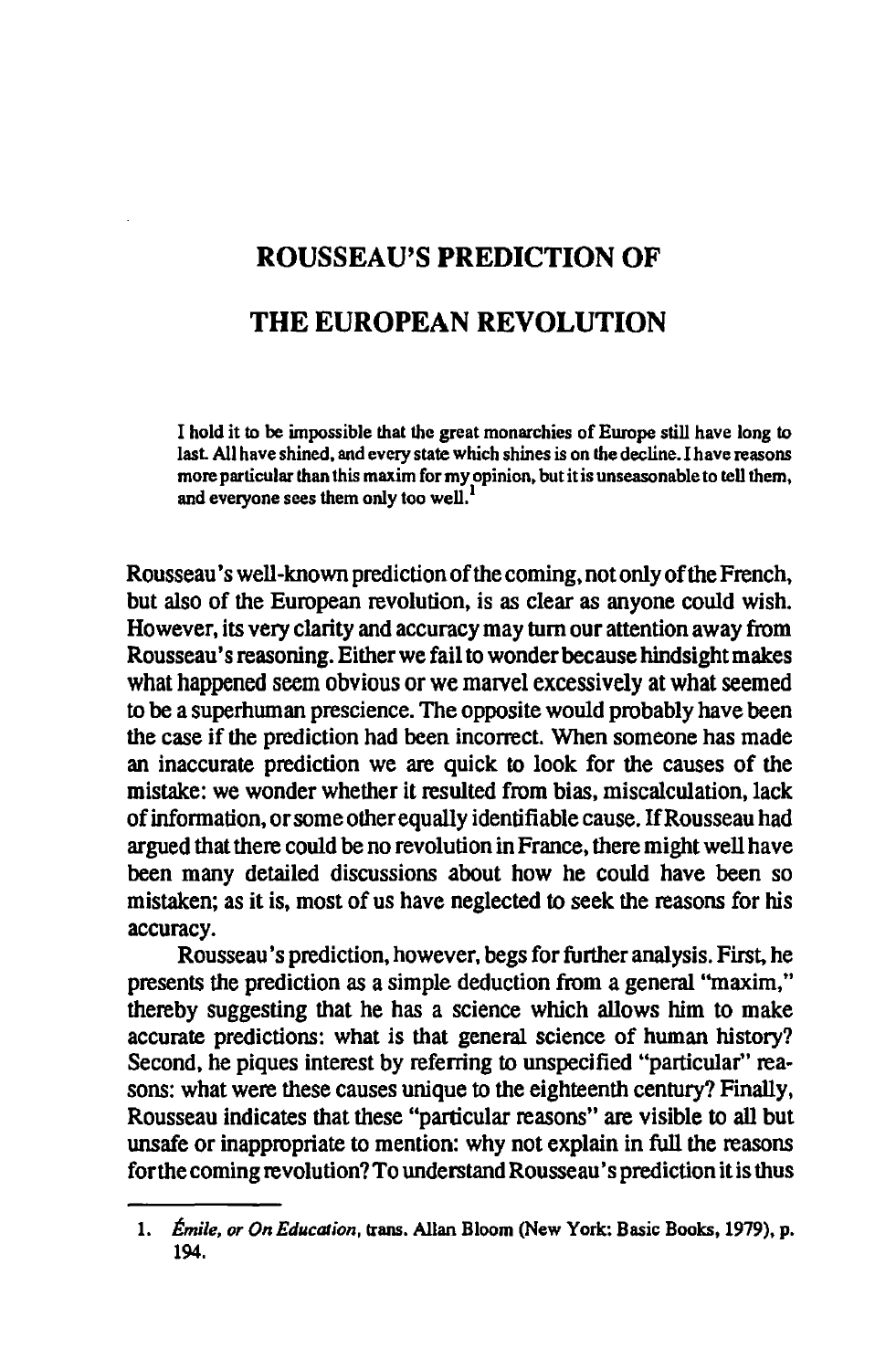necessary to keep in mind not only his general and specific analyses of the political conditions of the great monarchies of Europe, but also the purpose served by his public prediction.

#### Rousseau's General "Maxim"

In the vocabulary of Rousseau's political science, a "maxim" is a general rule that can be applied to particular circumstances.<sup>2</sup> It allows one to fit more fundamental principles (for example,the nature of a good government) to the limitations of particular communities (for example, to a large rather than a small community). Maxims can be used to judge the possibilities available in a given set of circumstances and therefore can be useful for predicting the future.

Scholars have noticed that the general maxim to which Rousseau appeals in making his prediction is announced at the beginning of his career and repeated at the end.<sup>3</sup> More specifically, this maxim is the thesis of a large part of the *Discourse on the Sciences and Arts.* Part One of the *First Discourse* is in large part a catalogue of those places that have "shone" in the arts and sciences and subsequently declined. Rousseau refers to Egypt, Greece, Rome, Constantinople, and China: each cultivated the arts and sciences and then was conquered by peoples who did not. In Part Two of the *First Discourse,* Rousseau attempts to demonstrate that this relative weakness of sophisticated people is not accidental, although he does so by showing that the cultivation of the arts and sciences is as much a symptom as it is the cause of decline.

The remark in *Emile* that "every state which shines *(brille)* is on the decline" is thus a reformulation of a maxim already posed as a rhetorical question in the *Discourse on the Sciences and Arts* when Rousseau asks: "whether it is more important for Empires to be brilliant *(brillans)* and transitory or virtuous and durable.<sup>14</sup> To apply this maxim means to see how it fits a given set of circumstances. One could say that the mere fact that the European monarchies are great in

<sup>2.</sup> For a discussion of what Rousseau means by a "maxim" of politics, see Roger D. Masters, *The Political Philosophy of Rousseau* (Princeton. New Jersey: Princeton University Press, 1968), ch. 7.

*<sup>3. (</sup>Euvrescompletes* (paris: Gallimard, Bibliotheque de la Pl6iade 1959.69), vol. IV, pp. 1439-40. Further references will be noted as O.C.

*<sup>4.</sup> Discourse* 011 *the Sciences and Arts,* in *The First and Second Discourses,* ed. Roger D. Masters, trans. Roger D. Masters and Judith R. Masters (New York: St. Martin's Press, 1964), p. 52. Further references to the *First* and *Second Discourses* are to this edition.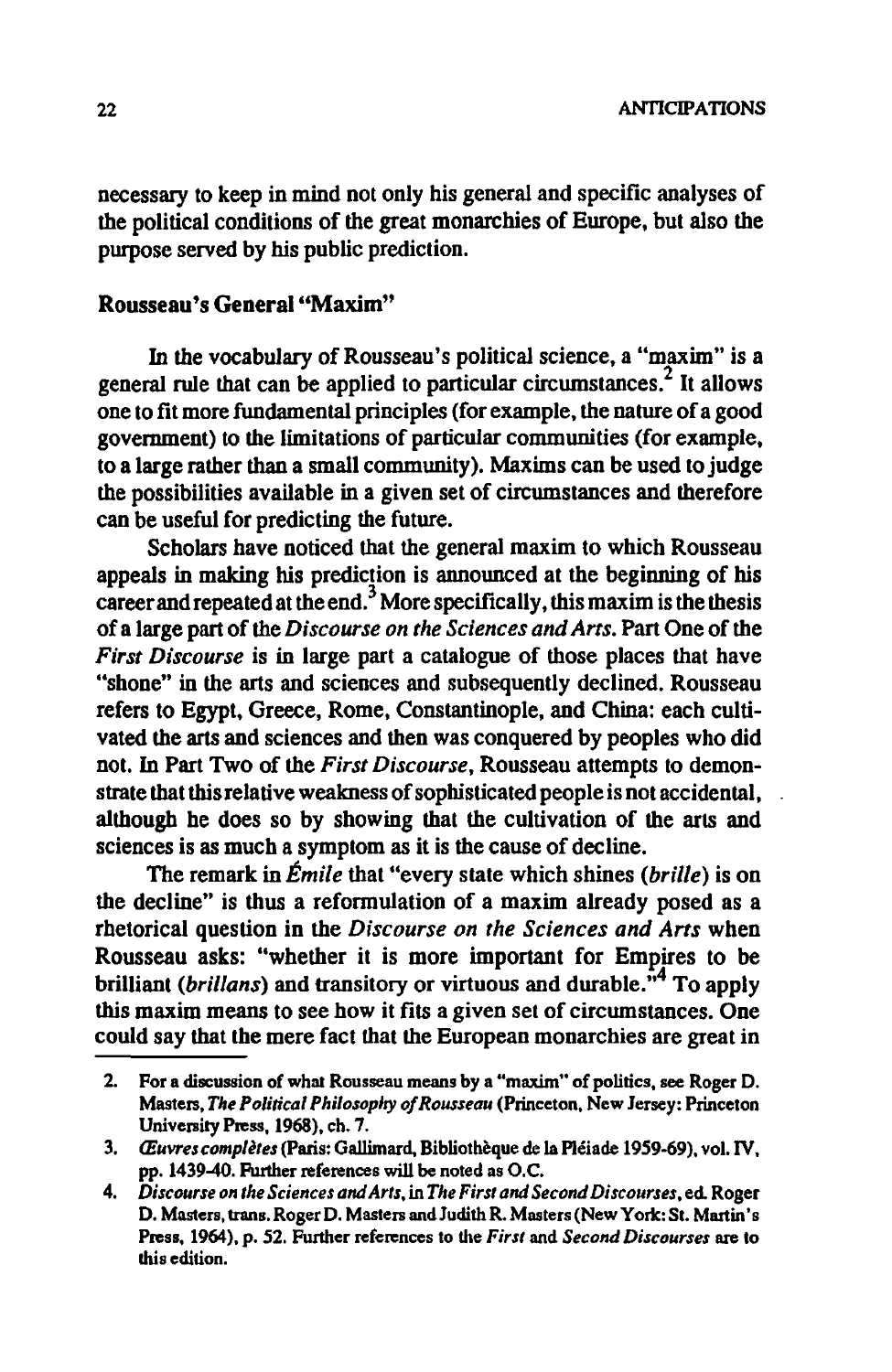the sense that they are luxurious and brilliant is a proof that they are ripe for an overthrow. The prediction of revolution would then be the outcome of the simplest of syllogisms: All brilliant regimes must fall. The European monarchies are brilliant regimes. Therefore the European monarchies must fall.

The regimes used in Part One of the *First Discourse* fell due to conquest from outside. Nevertheless, both the *First Discourse* and the *Second Discourse* indicate what is either an alternative pattern of development or an earlier stage of decline. For example, Rousseau dates the beginning of the degeneration of Rome to the beginning of the second century B.C. and its fall to a period two hundred and fifty years later.<sup>5</sup> The conquest of Rome from outside did not take place until more than four centuries later after its "decline" had begun. Rousseau's history of Rome can be divided into several clear stages: first, the semi-barbarous period prior to the foundation of the Republic by the first Brutus;  $6$  second, the period of political health under the Republic; third, the decline of the Republic; fourth, the period of despotism; and fifth the conquest by the barbarians. Because the fifth stage depends on external conditions it could have occurred earlier or have been postponed almost indefinitely. At the end of the *Second Discourse*, the fourth period-despotism--is described as the culmination of Rousseau's "hypothetical history of governments."<sup>7</sup> At this stage, which Rousseau calls a new state of nature, true government ceases to exist and societies are controlled by the simple rule by the stronger. *This* can be considered the true fall of the society. Thus only the first four stages belong to the purely internal history of a community.

*This* framework seems to clarify the prediction in *Emile* because it pinpoints a stage of decline and distinguishes it from a later fall, but a certain ambiguity remains. The history of Rome is not precisely analogous to that of the European monarchies because the latter does not seem to have had a period of political health comparable to that of the Roman Republic at its peak. The European monarchies at best might have enjoyed a period of relative health and, at worst, might have always been despotisms that are sinking into a final decline. In other words, Rousseau could be warning either that the monarchies are about to tum into despotisms or that the already despotic monarchies are moving into an

*S. Ibid .•* p. 40.

<sup>6.</sup> On the importance of Brutus, see O.C., vol. III, pp. 88-89 and *Second Discourse*, pp.80-81.

<sup>7.</sup> *Second Discourse,* p. 97.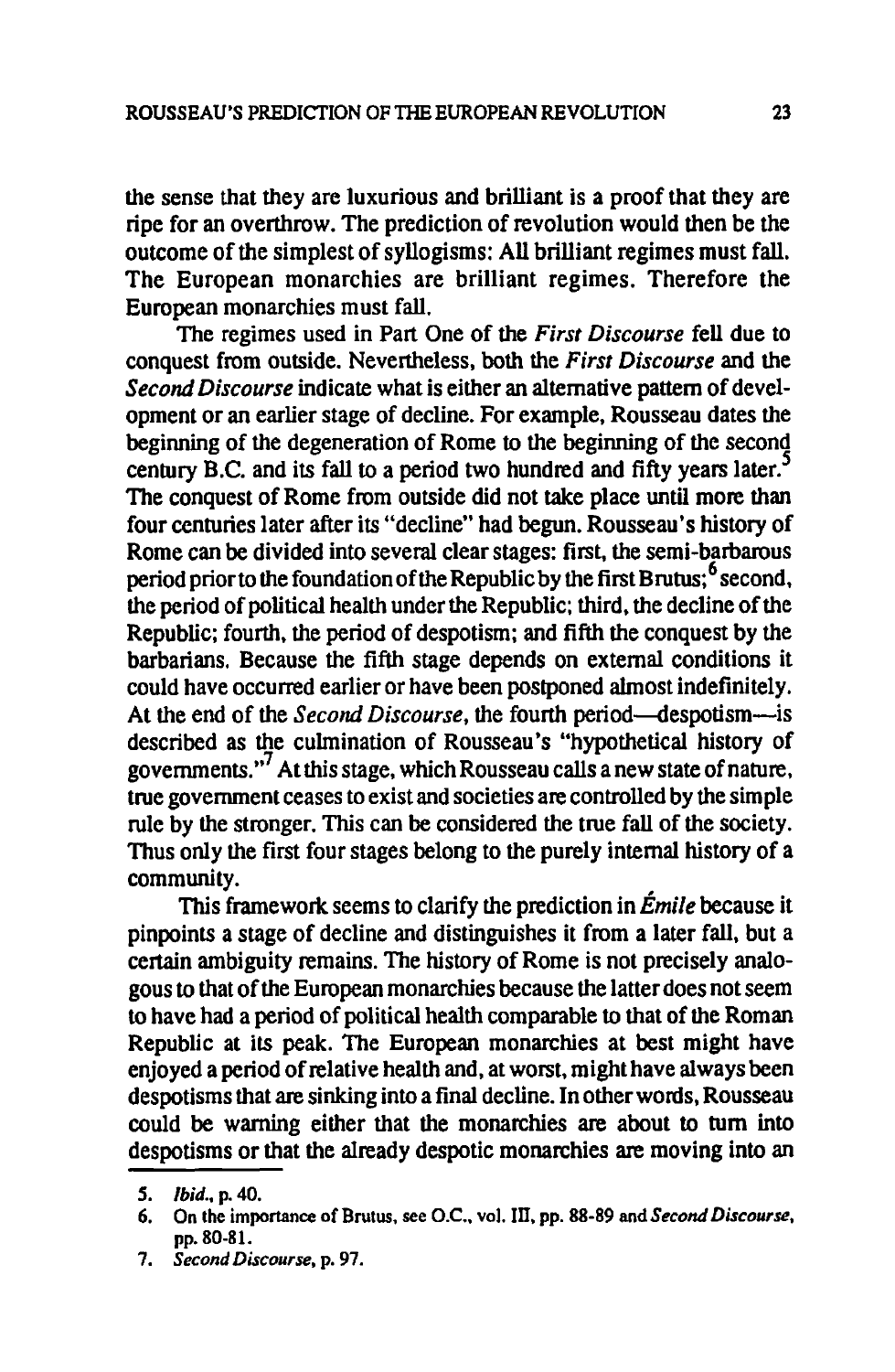even more advanced decline. The precise significance of the prediction depends on its minor premise. Aside from shining. what are the particular characteristics of the European monarchies? Rousseau's "particular reasons" promise to answer this question.

#### Rousseau's ''Particular'' Reasons

One might well expect that the particular reasons leading to the revolution would illustrate the corrupt brilliance of the European monarchies. In becoming specific about these particular reasons. students of the French Revolution during this year of its bicentennial are likely to point to any number of causes particular to France. In Book XI of the *Confessions.* Rousseau provides a list of such factors as might satisfy any political historian. He says that during 1761 (while he was preparing *Emile* for press). he considered leaving France because he was sure a revolution was about to occur. He lists a number of factors:

The disasters of an unfortunate war all of which came from the fault of the government; the incredible disorder of the fmances; the continual tugging of the administration until then divided between two or three ministers in open war with each other, and who to injure each other ruined the kingdom; the general discontent of the people and of all the ranks of the state; the stubbornness of an obstinate woman who, always sacrificing her intelligence (if she had any) to her tastes, almost always put aside the most capable office-holders to place those who pleased her the most.

This is a portrait of a fiscally and morally bankrupt France. a discontent populace. and an ineffective government at war with itself. These seem to be the particular signs of France's degeneration that dispose it to revolution.

It could be objected that. at the end of the paragraph in which he lists these factors. Rousseau says that they would have led to the death of the monarchy had it not been for the rise of the Duke of Choiseul as head of the government. If these were the particular reasons to which he refers in the passage in *Emile.* it would appear that Rousseau not only predicted the revolution in 1762 (when *Emile*  was published). but also that he retracted his prediction in 1770 while he was writing Part Two of the *Confessions.* In fact. one could even argue that Rousseau retracted his prediction in 1762. While waiting for the publication of *Emile.* he had a footnote praising Choiseul

<sup>8.</sup> O.C., 1,564.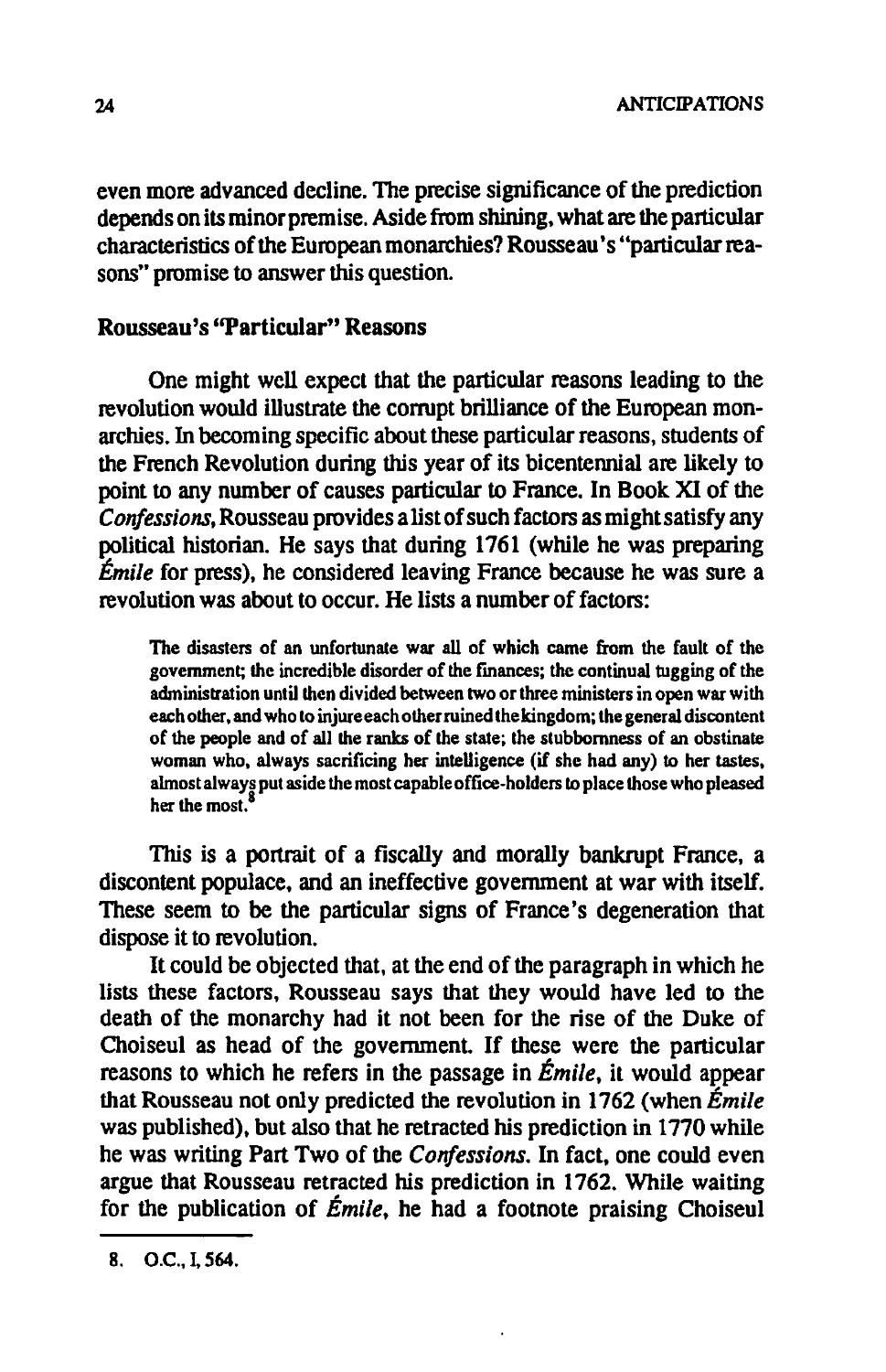inserted into the *Social Contract.9* One could respond that Rousseau never retracted his specific prediction, and that the monarchy remained in jeopardy (even if not in such urgent danger) as long as its safety was dependent on a single exceptional head of government. It is reasonable to conclude that although the factors listed in the Confessions are among Rousseau's "particular" reasons for predicting the revolution, they are not the deepest causes for that prediction.

Other considerations confirm that Rousseau's description of France in 1761-62 does not exhaust his list of particular causes for the coming upheaval. He predicts an age of revolution for the monarchies of Europe as a whole, not only for France. This raises a question about Rousseau's view of the distinctive characteristics of Europe as a whole during the age in which he lived. What is the particular characteristic that distinguishes Europe on the eve of the age of revolutions from the Europe of the past? Perhaps the cause of the general corruption can be found by identifying the reason that Old Regimes had been stable up to this point and why this cause of stability is no longer effective.

Rousseau's answer to this question is found in his complex view of the political consequences of Christianity. This view has a negative and a positive side. Prior to the restoration of the arts and sciences, Europe lived in a condition that was "worse than ignorance."<sup>10</sup> The intellectual rule of false prejudice had political consequences which Rousseau regards as equally deplorable, Furthermore he does not restrict his criticism of Christianity to those who traffic in religion for their own gain. As is well known, he holds Christianity to be, in principle as well as in practice, incompatible with sound politics.<sup>11</sup> Medieval Europe is far from Rousseau's model of the best regime.

In spite of his theoretical and practical condemnation of Christianity. however, Rousseau does not regard it as engendering the worst possible political situation. When one of the readers of the *First Discourse* accused him of preferring the situation of Europe prior to the restoration of learning, Rousseau responded, "What does

<sup>9.</sup> The note in which Rousseau predicts the coming revolution is not in the first draft of *Emile.* although the more general passage to which the note was appended is (O.C., vol. IV, p. 201). On the addition of the footnote praising Choiseul, see O.C., vol.III, p. 1482 and O.C. vol I, pp. 576-77.

<sup>10.</sup> *First Discourse,* p. 35.

<sup>11.</sup> *Social Contract.* IV. viii (O.C., m. 460-467).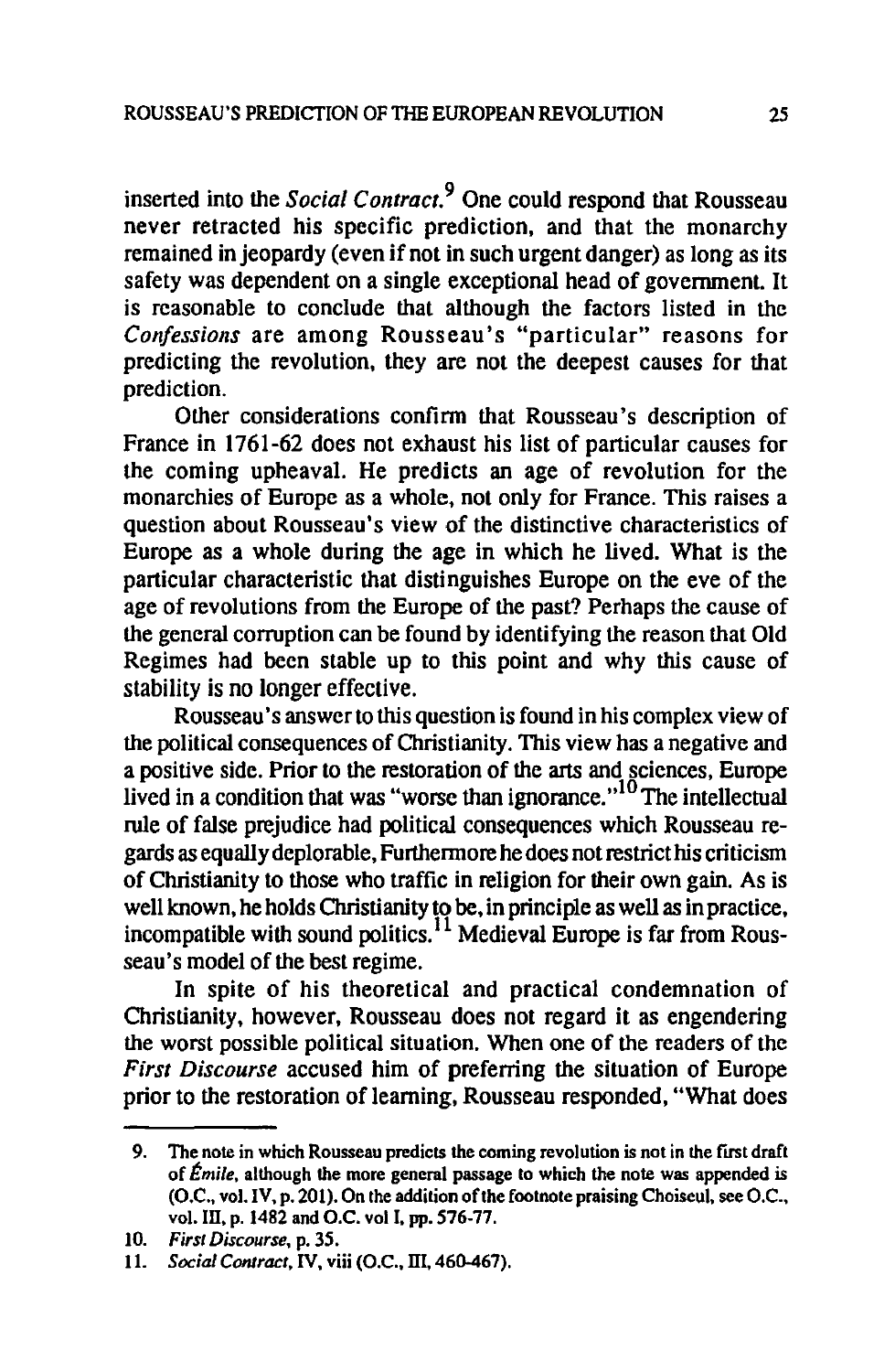26 ANTICIPATIONS

he understand by this word *situation?* Does he apply it to the enlightenment or morals (maeurs) or does he confound the things that I took so much trouble to distinguish? $n^{12}$  With this response Rousseau clearly shows that he is open to the possibility that even the prejudice of the Middle Ages was morally superior to the enlightenment of the Eighteenth Century in some respects. In *Emile*  he goes further. He praises Christianity precisely for the stability it brought to modem governments.

Our modem governments incontestably owe their more solid authority and less frequent revolutions to Christianity. It has made these governments less sanguinary themselves. This is proved by actually comparing them to ancient govern $ments<sup>13</sup>$ 

As in one of the notes to the *Second Discourse,* revealed religion is a powerful source of political obedience.<sup>14</sup>

It may seem strange to see a partisan of both Sparta and Rome praising Christian governments for stability as well as gentleness. Although one should keep in mind that Rousseau goes on to compare contemporary monarchies only to corrupt regimes such as the Athenians, the Roman emperors, and the Chinese, Rousseau's praise—albeit qualified— is genuine. He presents Christianity as a religion that can make bad governments less harsh to their subjects while also making these governments less subject to being overthrown. Under the influence of Christianity, the great monarchies could be said to have been in an arrested state of decline. Something has happened, however. so that these once stable monarchies are about to be changed fundamentally.

Rousseau's analysis could lead to a condemnation of Christianity if one expected the overthrow of these governments to lead to the restoration of ancient republicanism or to something better. Such a conclusion would lead to an attempt to weaken the influence of Christianity. Rousseau's claim is that such attempts, like those being undertaken by the Encyclopedists. are misguided and can only lead to a despotism that is harsher and less stable than that of the Roman empire. His analysis of contemporary Europe is that it is moving away from its basis in Christianity and is on the verge of despotism.

<sup>12.</sup> D.C., III,31.

*<sup>13.</sup> Emile,* p. 313.

*<sup>14.</sup> Second Discourse,* Note 1 (ed. Masters, pp.201-202).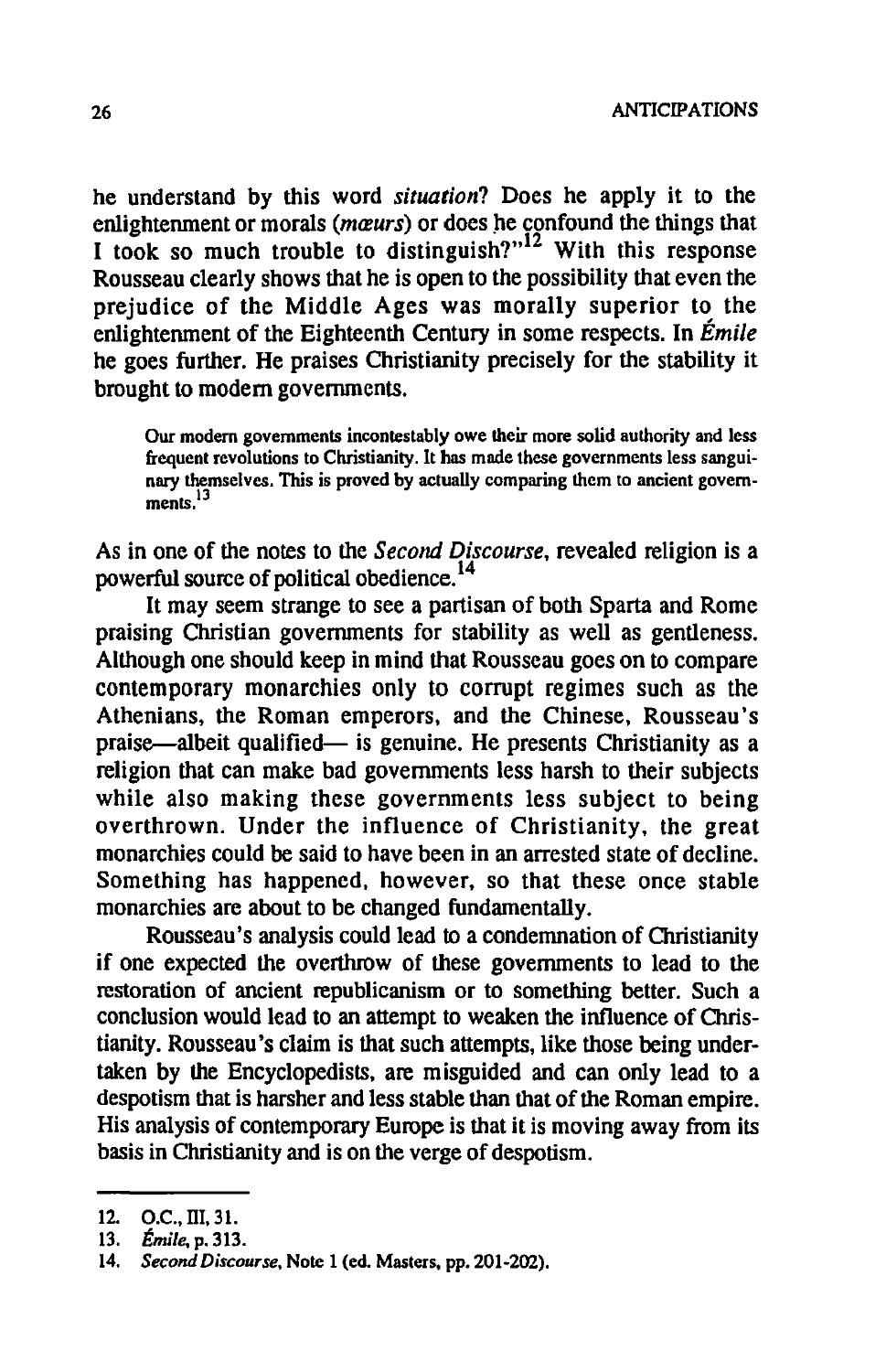Rousseau's clearest statement of this view occurs at the end of the *Dialogues,* although it can only be identified as his own with some caution because it comes from the mouths of his characters. "The Frenchman," who has just been convinced of the existence of a plot against the author "Jean-Jacques," argues that the present age is characterized by a uniquely successful attempt to control public opinion. This attempt has been successful due to an unfriendly alliance between "the philosophic sect" and the powerful. These men and women, after observing the Christian attempt to rule by authoritatively interpreting moral opinions, have concluded that ruling in this manner will always be limited by the moral opinions themselves. Therefore they conspired to undermine any moral opinions, such as beliefs in conscience or rewards and punishments after death, that could make their subjects resist their rule.<sup>15</sup> "Rousseau," the other participant in the *Dialogues,* details the political consequences of a "generation" in Europe when there are both "peoples without faith" and "Kings without law, without a Superior whom they fear and free of any kind of limit, all the duties of conscience destroyed. patriotism and attachment to the Prince extinguished in all hearts, and finally no social bond other than strength. $16$ <sup>16</sup> He predicts that Europe (not merely France) will find itself "inundated everywhere with soldiers." In short, the relatively moderate monarchies of the Old Regime will fall and be replaced by sultanates founded on force.

In the *Dialogues,* "Rousseau" goes on to suggest that future generations will experience a restoration of the moral order. but he makes no suggestion as to when or exactly how this will occur. This character in *Rousseau luge de lean Jacques* is thus more hopeful than Rousseau ever showed himself to be about an almost spontaneous future "revolution."<sup>1'</sup> For the present, however, even the optimistic "Rousseau" of the *Dialogues* offers no prospect for

<sup>15.</sup> O.C., I, 964-66.

*<sup>16.</sup> Ibid .•* p. 971. In the *First Discourse* Rousseau argued that learning was a sign of corruption in all ages. In defending the *Discourse* he argued that the distinctive character of modem corruption was to be found in the widespread broadcast of "poisonous doctrine." See O.C., vol. III, p. 95.

<sup>17.</sup> For an excellent account of Rousseau's pessimism about future revolutions and about the various misinterpretations of his position, see Arthur M. Melzer. "Rousseau's • Mission' and the Practical Intention of his Writings," *American Journal of PolilicalScience* Vol. 27 (May 1983). pp. 294-320.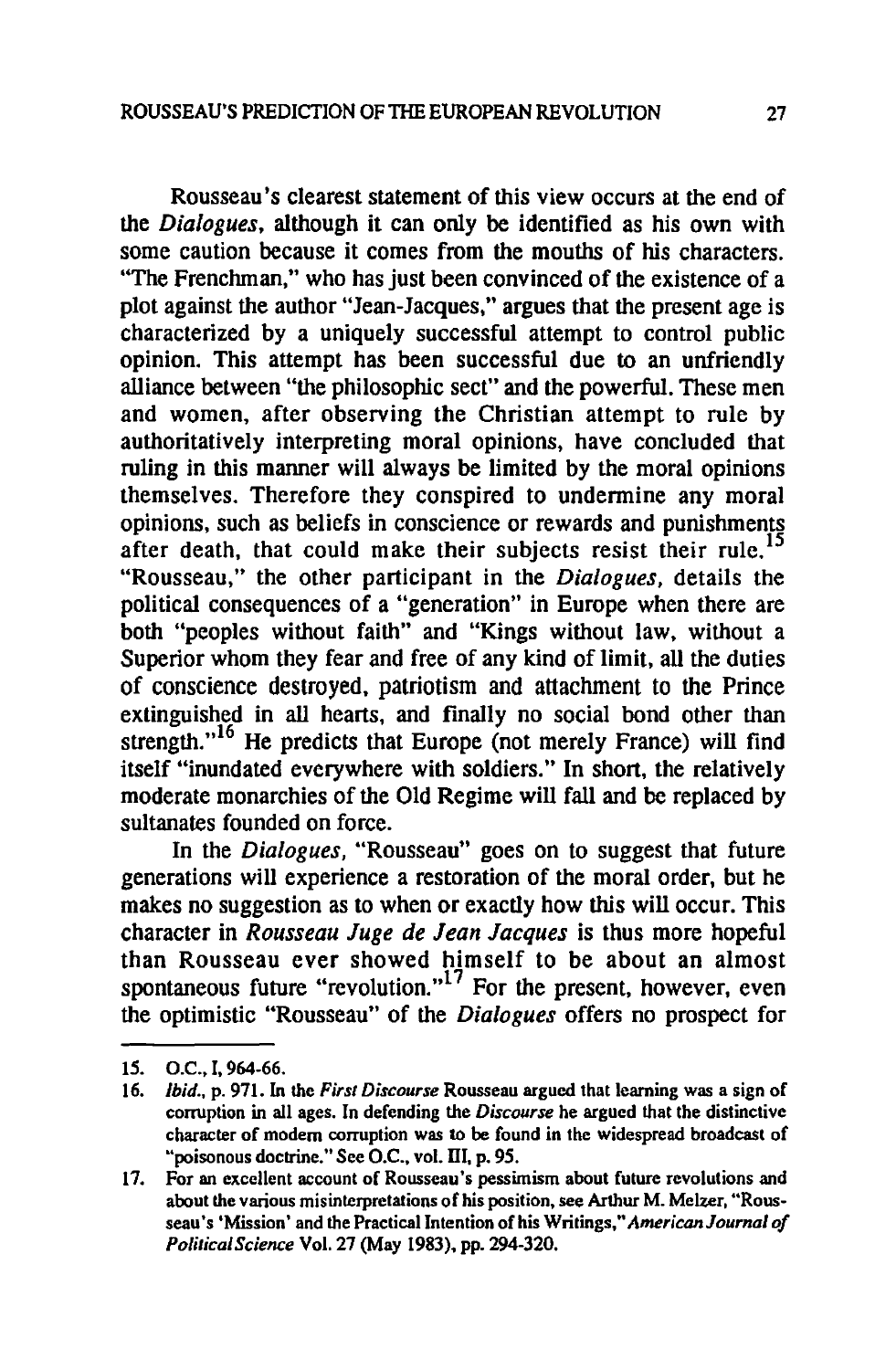successful political action. In the short term, the fall of the European monarchies will lead to no improvement. The "particular reasons" for the inevitability of revolution reveal both a corruption that is in some ways like that of other corrupt ages and a cause of corruption that is new and particularly dangerous.

#### The Practical Purpose of the Prediction

Rousseau's understanding of the probable future of Europe provides the necessary background for understanding the purpose of his prediction of revolution. Further information is revealed by the context of the prediction in *Emile.* The immediate context is provided by the passage to which the prediction serves as a footnote:

You trust in the present order of society without thinking that this order is subject to inevitable revolutions, and it is impossible for you to foresee or prevent the one which may affect your children. The noble becomes commoner, the rich becomes poor. the monarch becomes subject. Are the blows of fate so rare that you can count on being exempted from them? We are approaching a state of crisis and the age of revolutions.<sup>18</sup>

Here Rousseau addresses himself to parents-not merely to Emile's parents-but especially to parents who are noble, rich, and even royal. His prediction of revolution is an answer to objections that he foresees such parents will make to his choice of a career of manual labour for Emile. In addition to being Jack-of-all-trades, Emile is to be master of the trade of carpentry. The prediction of revolutionary upheaval is intended to convince the reader that Emile (and other children) must be made independent of any particular social order. Although in Emile. the fictional student will finally be tied to a particular community by his marriage, Rousseau's sequel *(Emile and* Sophie) shows that he can cope with any social condition, from the harshest slavery to advisor to a despotic ruler. Thus Rousseau's treatise on education is, on one level. a survival manual for those who will live through the unprecedented flux foreseen by Rousseau.

A feature worth noting in the quoted passage is the direction Rousseau gives to social change. Each of the reversals of stations he mentions is from a valued status to a worse one. He does not suggest that the poor will become rich or that commoners will become noble or royal. Emile himself is simultaneously the son of an aristocrat and an orphan,

<sup>18.</sup> *Emile.* p. 194.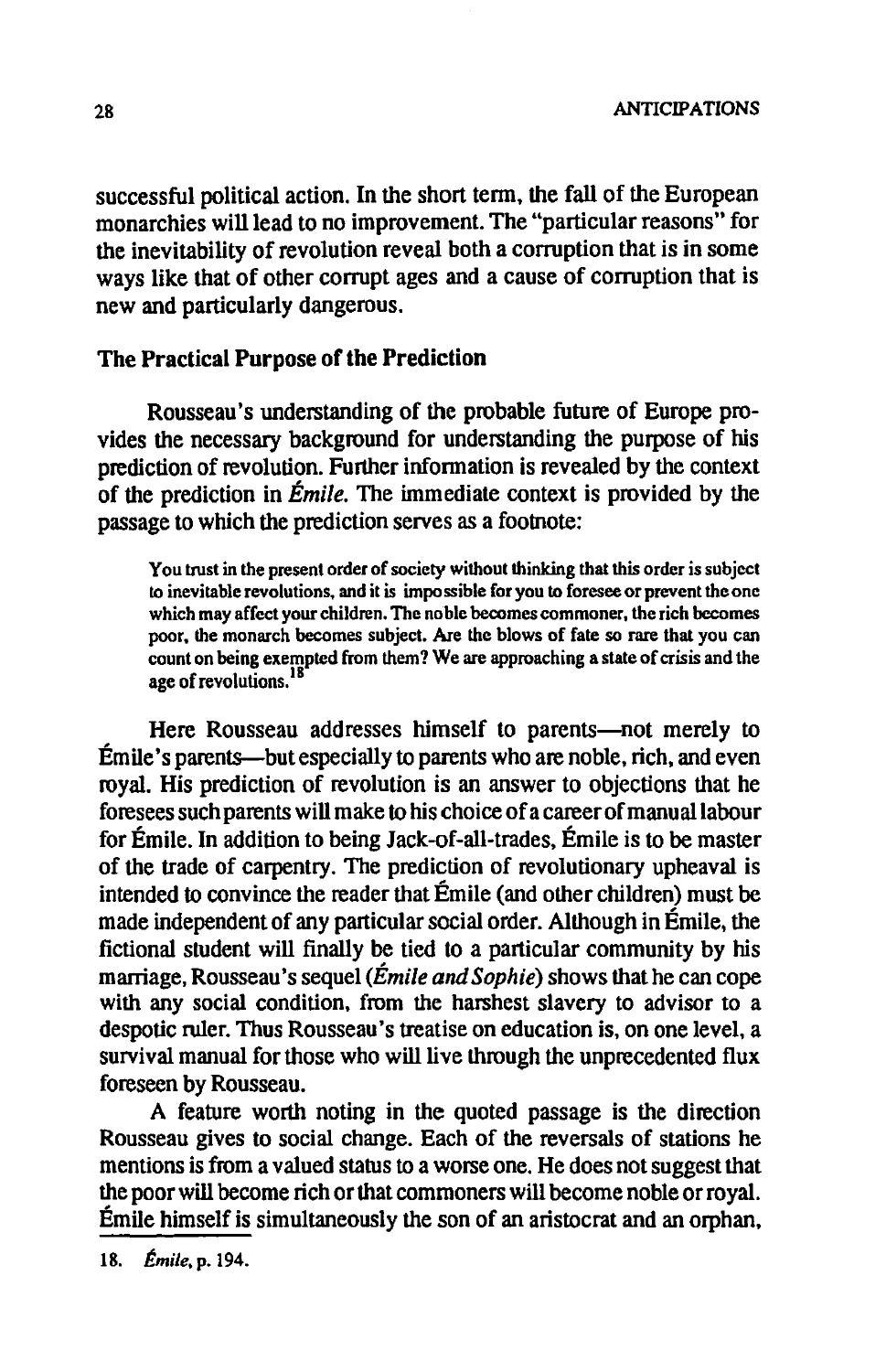a combination which will befall many when the revolution comes. Rousseau shows compassion for the future hanlships of the great without forgetting that it is within their power to prepare themselves. Most of all, Rousseau makes no suggestion that deserved benefits will come to anyone from a revolution.

The broader context of Rousseau's prediction-his understanding of human politics as set forth in his *Émile* and other writings- has implications which become clear when his attitude toward the revolution is compared to other such predictions. When a Lenin predicts the coming of an age of revolutions, he proclaims the achievement of a universal benefit. Furthermore, his prediction is as much a statement of his own intentions for practice as it is a conclusion drawn from a theory. His prediction will help to bring the revolution about. In Rousseau's case. the prediction is meant to give guidance to those who are fated to live through the age of revolutions.

Ultimately, Rousseau was pessimistic about the direction of human history.19 As he put it in another prophetic passage in the *Second Discourse:* 

o man, whatever country you may come from. whatever your opinions may be, listen: here is your history... There is an age at which the individual man would want to stop: you will seek the age at which you would desire your species had stopped. Discontented with your present state for reasons that foretell even greater discontents for your unhappy posterity, perhaps you would want to go backwards in time. This sentiment must be the eulogy of your first ancestors, the criticism of your contemporaries, and the dread of those who will have the unhappiness to live after you.<sup>20</sup>

Even though he saw the future upheaval as destroying illegitimate regimes. the Citizen of Geneva recognized few if any chances-apart from the possible exceptions of Corsica and Poland<sup>21</sup>-for salutary political communities in the modern world. Can we be surprised by this fact when reflecting that. for Rousseau. civilization and government are unnatural whereas "savage society"-the conditions of the primitives being destroyed by the

<sup>19.</sup> Bertrand de Iouvenal, "Rousseau the Pessimistic Evolutionist," *Jean·Jacques Rousseau; Yale French Studies,* Vol. XXVIll (Fall-Winter 1961.62): Roger D. Masters, "Nothing Fails Like Success," in I. MacAdam. *et al .•* eds., *Trent Rousseau Papers* 1978 (Ottawa: University of Ottawa Press, 1980). p. 106.

*<sup>20.</sup> Second Discourse,* pp. 103·104.

<sup>21.</sup> *Social Contract*, II, x (O.C., III, 389-91).